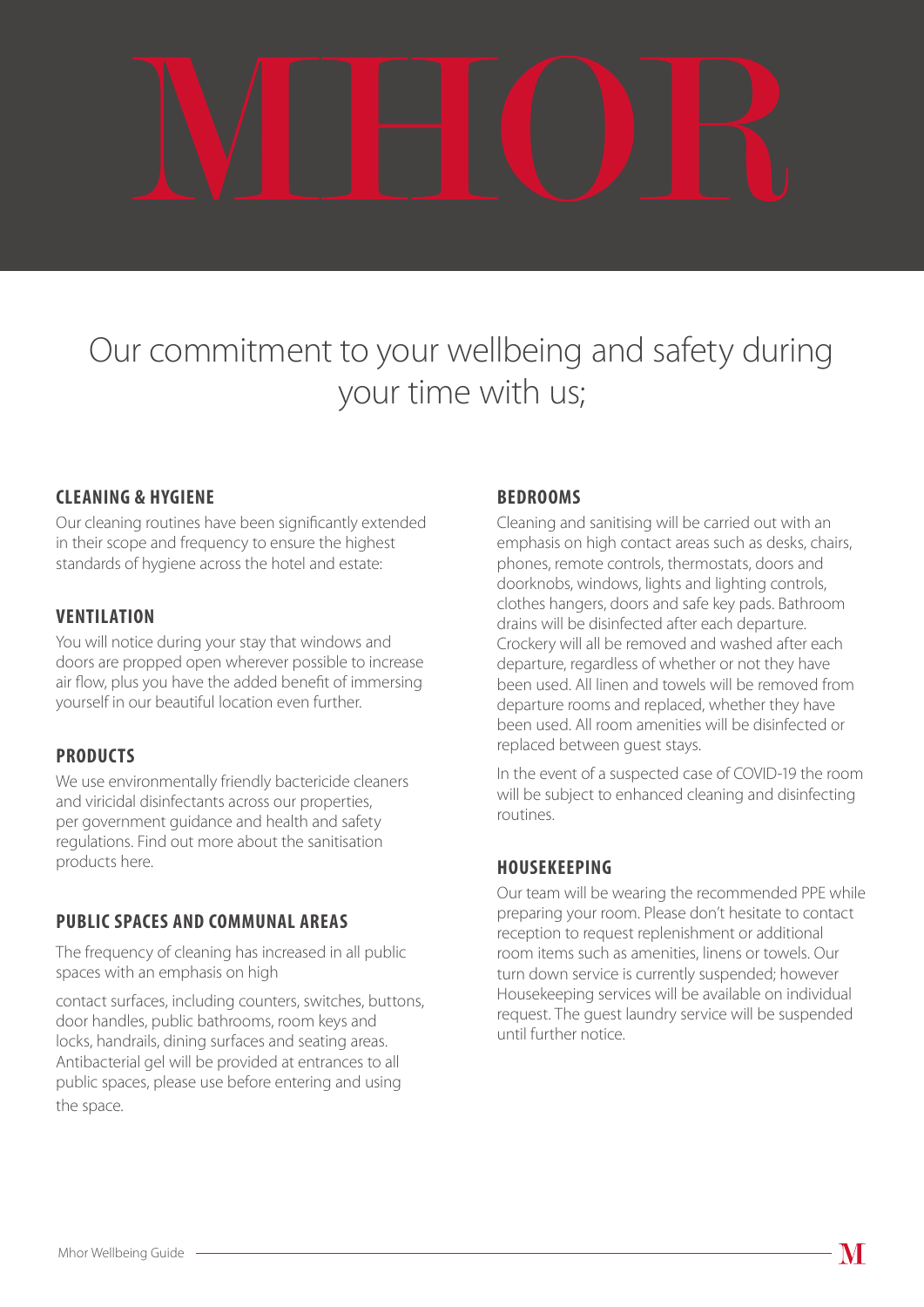#### **RESTAURANT**

Please note to comply with physical distancing and capacity requirements, all meals during your stay must be pre-booked. All high contact areas, including door handles, counters, handrails, service items and all associated equipment, will be sanitised at least once per hour. All dining tables, bar tops, stools and chairs will be sanitised after each use. Where possible, card machine (POS) terminals will be assigned to a single server and sanitised between each guest use, and before and after each shift. Menus, check presenters, condiments, candle holders, pens and all other reusable guest items will be sanitised or replaced after each use. Our staff will disinfect hands prior to handling and placing linen and napkins on tables and all table linen will be laundered after each use. All plates and cutlery will be rinsed and placed through our dishwashers where they are washed and sanitised to comply with food safety regulations. Our dishwashers are deep cleaned after each meal service.

#### **ROOM SERVICE**

Room Service is available at no extra cost, service is restricted to delivery to the bedroom door. All equipment will be sanitised at the start of each shift and trays will be sanitised prior to each use. We ask that guests place their trays outside of their room and notify reception on finishing their meal.

## **PRIVATE DINING & GROUP BOOKINGS**

All equipment, linen and meeting amenities will be sanitised and replaced between every event. Buffet and self-serve food and drink options is currently suspended; table service and pre-packed food items only. Seating capacities and floor plans will ensure compliance with physical distancing measures. All event space door handles, tables, chairs, light switches and other equipment will be cleaned and sanitised after each group use.

Hand sanitiser will be available in each area for guest use.

#### **KITCHEN**

Food preparation areas: we are sanitising all the surfaces as we go using BSEN 1276 sanitizer, before and after each task - worktops, fridge handles, utensils, food preparation and cooking equipment. We are also every 2-3 hrs using BSEN 14476 sanitiser on all the listed items, with emphasis on high contact touch points electric switches, door handles, worktops, handwash basis.

At the end of the day we will deep clean all kitchen areas following our Haccp cleaning house rules and schedule and use BSEN 14476 sanitizer to comply with FSS Agency and Government guidelines.

Our chefs will be wearing the recommended PPE while preparing your food and will work within physical distancing guidelines. Each station will be set using their own utensils and equipment. Where the sharing of equipment is required these will be sanitise before and after each use.

We have set our Haccp system following guidance from FSS Agency, Government Guidelines and will be in contact with our local Environmental Health Officer prior to reopening our kitchens.

#### **STAFF TRAINING**

Every member of our team will receive training on COVID-19 health and safety protocols. Extended training will be given to Housekeeping, Food & Beverage, and customer service teams who have direct contact with guests.

Our team have received training prior to their return, to ensure awareness of, and

compliance to, coronavirus government guidelines –transmission risks, hygiene, hotel cleanliness and physical distancing. We have collaborated with our teams creating, managing, and implementing all of our risk assessments.

## **HAND HYGIENE**

Team members will be washing their hands with soap and water every minutes (for at least 20 seconds) and always immediately before and after going on break or starting a shift. In the absence of a sink, they'll use a hand sanitising station. Adherence will be monitored continually by duty managers. Hand sanitation is also required before and after any physical contact with general use items or equipment.

## **PERSONAL PROTECTIVE EQUIPMENT (PPE)**

Appropriate PPE (as determined by team setting, role and responsibilities) will be worn in accordance with government guidance. Training on the proper use and disposing of PPE will be provided.

During your stay, you will notice team members serving guests wearing clear face shields created as part of SWG3's new ViseUp enterprise which takes orders of urgent PPE from NHS and healthcare staff across Scotland. Learn more about the initiative here.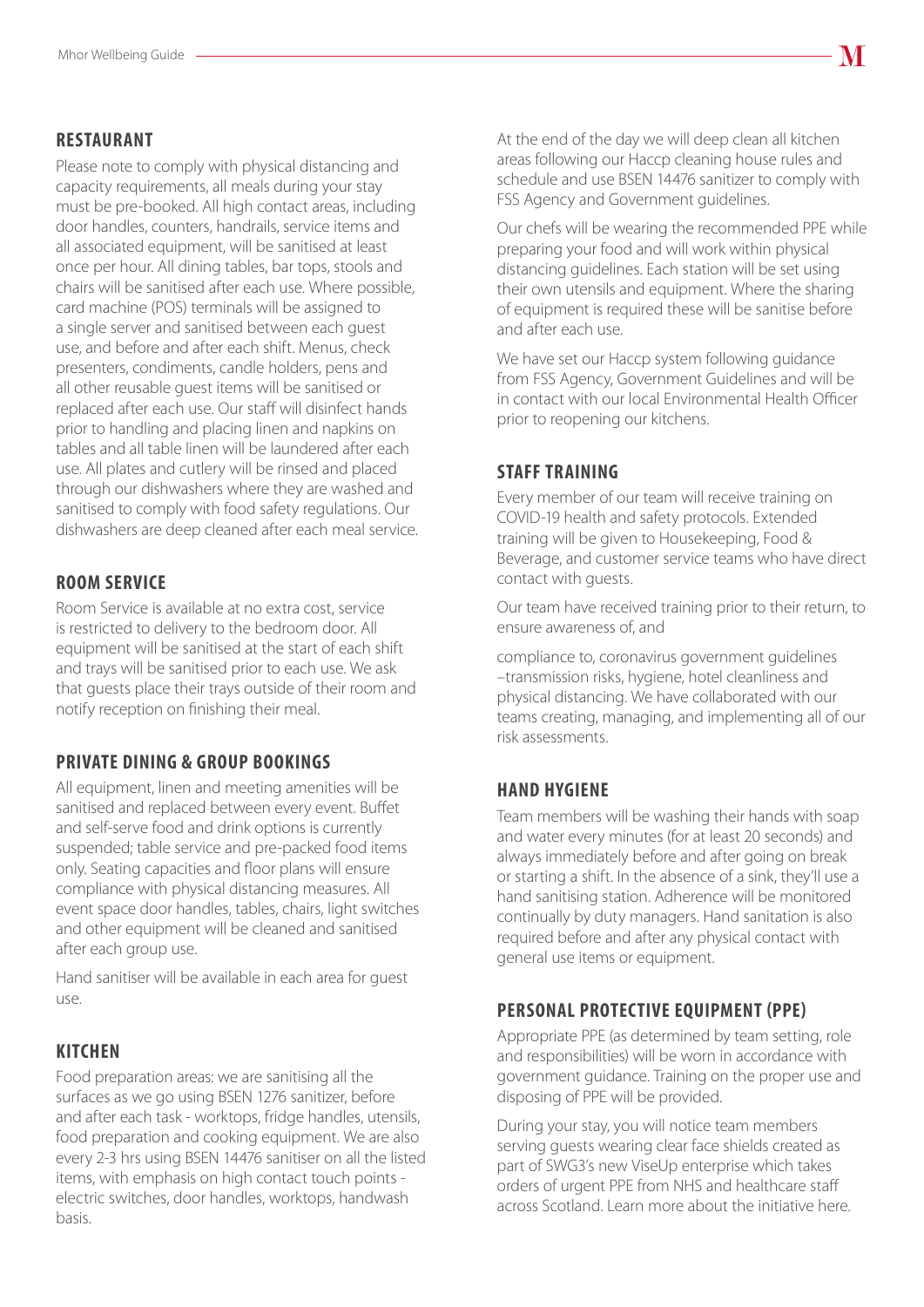#### **PHYSICAL DISTANCING**

The most up-to-date government guidelines on physical distancing will be maintained by our team at all times. Please support the safety of our team members and other guests by observing and following guidance provided on signage posted throughout the property.

#### **UNIFORMS**

Uniforms will be washed in accordance with clinical guidelines.

## **WORKSPACES**

Our team will be provided with sanitising products to clean and disinfect their workspaces before and after each use. Any shared equipment and tools will be sanitised before, during and after each shift, and whenever equipment is transferred between colleagues.

## **FOOD SAFETY**

We'll continue to follow guidelines and provide training for all food service employees in best practice for food safety and hygiene. All food handlers and servers are trained in safe food preparation and service practices. Our restaurant, bar and lounges will only be providing a la carte menus and our Private Dining events will offer only table service.

#### **MHOR IN STORE**

Capacity numbers within our shop will be managed by our team. All high touch points within our shop will be sanitised at least once per hour and any clothing item uplifted by guests will be quarantined for 72 hours. Card machine (POS) terminals will be sanitised between each guest use, and before and after each shift.

## What We Ask of You.

## **STAY ALERT**

If you have any coronavirus symptoms before your visit – fever, continuous cough, or loss of taste or smell, or have been asked to self-isolate or quarantine – please stay at home. We will happily reschedule your stay.

#### **WHAT IF YOU BECOME SICK WITH COVID-19 DURING YOUR STAY?**

The incubation period for coronavirus is 2 –14 days, so it's possible you could develop symptoms after you arrive. It's vital you let our reception team know you feel unwell as soon as possible, while avoiding close proximity with any of our team or other guests. If you're able to leave, we will ask you to return home immediately. If this isn't possible (for instance, if you are too unwell to drive) we will ask you to self-isolate in your room. We will contact NHS Scotland for the most current recommended next actions, including assisting them with their Test and Trace programme.

## **ESSENTIAL INFORMATION**

For your safety and the safety of our other guests and staff members, please be aware of any signs providing guidance on space capacities, physical distancing requirements, one way systems and hygiene best practice.

#### **CHECK-IN**

Please follow the signage in our reception and staff direction to ensure physical distancing as you approach reception. All room keys will be sanitised before and after each use. Our staff will greet and escort you to your sanitised room.

## **LUGGAGE**

Guests requesting luggage service will be assisted, with physical distancing in place. Service is restricted to delivery to the bedroom door.

## **TRANSACTIONS**

Contactless payment will be encouraged throughout the guest experience, where possible. Remote checkout from your room will be offered and encouraged. Card machines (POS terminals) will be sanitised after each use and our team will not touch guests' cards.

#### **HAND HYGIENE**

Please ensure you wash your hands regularly with soap and water for at least 20 seconds, or use the hand sanitiser provided in your room as well as located throughout our property in public spaces. Always disinfect before entering and upon leaving public spaces and facilities.